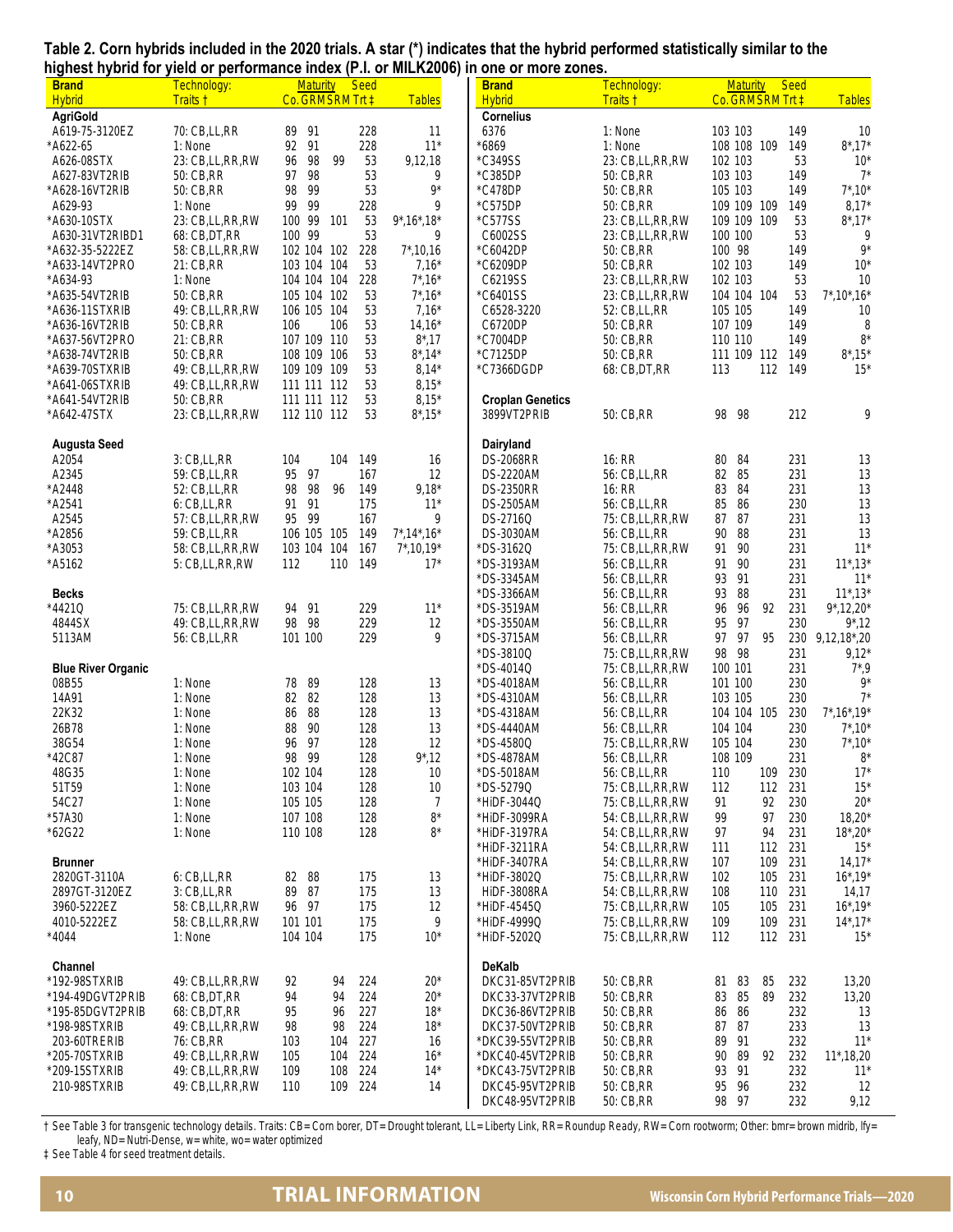|  |  | Table 2 (continued). Corn hybrids included in the 2020 trials. A star (*) indicates that the hybrid performed statistically similar |  |
|--|--|-------------------------------------------------------------------------------------------------------------------------------------|--|
|  |  | to the highest hybrid for yield or performance index (P.I. or MILK2006) in one or more zones.                                       |  |

| $\sim$ are ingricol rigid on to give or performance mask $\mu$ as or mi<br><b>Brand</b> | Technology:                        | <b>Maturity</b>            | Seed       |                               | טוטווויט טווט וווי נטט<br><b>Brand</b> | Technology:                        | <b>Maturity</b>            | <b>Seed</b> |                       |
|-----------------------------------------------------------------------------------------|------------------------------------|----------------------------|------------|-------------------------------|----------------------------------------|------------------------------------|----------------------------|-------------|-----------------------|
| <b>Hybrid</b>                                                                           | Traits t                           | Co. GRMSRM Trt ‡           |            | <b>Tables</b>                 | <b>Hybrid</b>                          | Traits t                           | Co. GRMSRM Trt ‡           |             | <b>Tables</b>         |
| DKC49-44SSRIB                                                                           | 49: CB, LL, RR, RW                 | 99<br>-99                  | 233        | 9,12                          | <b>Foundation Organic</b>              |                                    |                            |             |                       |
| *DKC51-98SSRIB                                                                          | 49: CB,LL,RR,RW                    | 101 98                     | 233        | $9^*$                         | *EXP95FM                               | 1: None                            | 95 97                      | 170         | $22*$                 |
| DKC52-34SSRIB                                                                           | 49: CB,LL,RR,RW                    | 102 103                    | 233        | 10                            | *ORG7700                               | 1: None                            | 93 95                      | 170         | $22*$                 |
| DKC53-27SSRIB<br>*DKC54-64SSRIB                                                         | 49: CB,LL,RR,RW                    | 103 104<br>104 103         | 233        | 10<br>$10*$                   | *ORG8305                               | 1: None<br>1: None                 | 106 104                    | 170<br>170  | $21*$<br>$21*$        |
| *DKC55-37SSRIB                                                                          | 49: CB,LL,RR,RW<br>49: CB,LL,RR,RW | 105<br>105                 | 233<br>233 | $19*$                         | *ORG8500<br>*ORG8507                   | 1: None                            | 102 105<br>105 107         | 170         | $21*$                 |
| *DKC56-65SSRIB                                                                          | 49: CB,LL,RR,RW                    | 106 105                    | 233        | $7^*$ , 10                    | *ORG8650                               | 1: None                            | 100 102                    | 170         | $21*$                 |
| *DKC58-34SSRIB                                                                          | 49: CB,LL,RR,RW                    | 108 108                    | 233        | $8*$                          | *ORG8799                               | 1: None                            | 99<br>- 96                 | 170         | $22*$                 |
| *DKC59-07SSRIB                                                                          | 49: CB,LL,RR,RW                    | 109<br>109                 | 233        | $17*$                         | *ORG8801                               | 1: None                            | 90 94                      | 170         | $22*$                 |
| *DKC59-81SSRIB                                                                          | 49: CB,LL,RR,RW                    | 109 109                    | 210        | $8*$                          |                                        |                                    |                            |             |                       |
| *DKC61-41VT2PRIB                                                                        | 50: CB, RR                         | 111 110                    | 232        | $8^{\star}$                   | <b>Frontiersmen</b>                    |                                    |                            |             |                       |
| *DKC63-91VT2PRIB                                                                        | 50: CB, RR                         | 113 110 109                | 232        | $8^*$ , 17*                   | 082-S8RR                               | 16: RR                             | 82 90                      | 190         | 11                    |
| DKC64-44SSRIB                                                                           | 49: CB,LL,RR,RW                    | 114 111                    | 233        | 8                             | 096-R8VT2P                             | 50: CB.RR                          | 96 97                      | 190         | 12                    |
|                                                                                         |                                    |                            |            |                               | *100-W0VT2P                            | 50: CB, RR                         | 100 98                     | 190         | $9*$                  |
| <b>DuPont Pioneer</b>                                                                   |                                    |                            |            |                               | 107-A0GENSS                            | 49: CB,LL,RR,RW                    | 107 104                    | 190         | 10                    |
| *P0306Q                                                                                 | 75: CB,LL,RR,RW                    | 103 103                    | 230        | $7^*$                         |                                        |                                    |                            |             |                       |
| *P0421AM                                                                                | 56: CB, LL, RR                     | 104 104                    | 230        | $7^*$ , 10 $*$                | <b>Golden Harvest</b>                  |                                    |                            |             |                       |
| *P8736AM                                                                                | 56: CB, LL, RR                     | 87<br>89                   | 230        | $11*$                         | *G02K39-5122 EZ1                       | 57: CB,LL,RR,RW                    | 102 103 105                | 167         | $10,19*$              |
| *P9188AM                                                                                | 56: CB, LL, RR                     | 91<br>91                   | 230        | $11*$                         | G03R40-5222 EZ1                        | 58: CB.LL.RR.RW                    | 103 104                    | 167         | 10                    |
| *P9492AM<br>P9608Q                                                                      | 56: CB, LL, RR<br>75: CB,LL,RR,RW  | 94<br>94<br>96<br>97       | 230<br>230 | $11*$<br>9                    | *G10D21-3330 EZ1<br>G10L16-3330A       | 72: CB, LL, RR                     | 110 110 109<br>110 110 110 | 173<br>167  | $8^*$ , 17            |
| *P9772AM                                                                                | 56: CB, LL, RR                     | 97<br>98                   | 230        | $9^*$ , 12                    | *G12S75-5122 EZ1                       | 72: CB,LL,RR,wo<br>57: CB,LL,RR,RW | 112                        | 112 173     | 8,17<br>$15*$         |
| P9880AMXT                                                                               | 61: CB,LL,RR,RW                    | 98<br>98                   | 230        | 12                            | *G14N11-5222                           | 58: CB, LL, RR, RW                 | 114                        | 112 173     | $15*$                 |
|                                                                                         |                                    |                            |            |                               | G84J92-3120A-EZ1                       | 70: CB, LL, RR                     | 84 91                      | 167         | 11                    |
| <b>FS InVISION</b>                                                                      |                                    |                            |            |                               | G85Z56-3220 EZ1                        | 59: CB, LL, RR                     | 85 89                      | 167         | 11                    |
| <b>FS 3508V RIB</b>                                                                     | 50: CB, RR                         | 85<br>86                   | 136        | 13                            | G89A09-5122 EZ1                        | 57: CB,LL,RR,RW                    | 89<br>- 92                 | 167         | 11                    |
| *FS 37TV1 RIB                                                                           | 50: CB, RR                         | 87<br>87<br>89             | 151        | $11, 13, 20*$                 | *G91V51-3110A                          | 6: CB,LL,RR                        | 91<br>91<br>91             | 167         | $11^*$ , $20^*$       |
| *FS 4008V RIB                                                                           | 50: CB, RR                         | 90<br>90<br>90             | 136        | $11^*$ , 13, 20               | G95M41-5122 EZ1                        | 57: CB,LL,RR,RW                    | 95<br>97<br>94             | 167         | 12,20                 |
| *FS 4507V RIB                                                                           | 50: CB, RR                         | 96<br>92<br>95             | 136        | $12^*$ , $20^*$               | G96R61-5222 EZ1                        | 58: CB, LL, RR, RW                 | 96<br>96                   | 167         | 20                    |
| *FS 47TV1 RIB                                                                           | 50: CB, RR                         | 97<br>94<br>97             | 147        | $12,20*$                      | *G97N86-3220 EZ1                       | 59: CB, LL, RR                     | 94<br>97 96                | 167         | $12,20*$              |
| *FS 5098X RIB                                                                           | 49: CB,LL,RR,RW                    | 100 98<br>99               | 136        | $9^*$ , 12 $^*$ , 18 $^*$     | G99E68-5122 EZ1                        | 57: CB,LL,RR,RW                    | 98<br>98<br>99             | 167         | 9,18                  |
| FS 51QX1 RIB                                                                            | 49: CB,LL,RR,RW                    | 101 99<br>105              | 136        | 9,19                          |                                        |                                    |                            |             |                       |
| *FS 53ZX1 RIB                                                                           | 49: CB,LL,RR,RW                    | 103 104 104                | 136        | $10^*$ , $19^*$               | <b>Hi Fidelity Genetics</b>            |                                    |                            |             |                       |
| *FS 5594X RIB                                                                           | 49: CB,LL,RR,RW                    | 105 104 104                | 136        | $7^*$ , 10, 16 $*$            | <b>HFG0951</b>                         | 1: None                            | 95 98                      | 136         | 9<br>9                |
| *FS 55RL1 EZR<br><b>FS 5704X RIB</b>                                                    | 59: CB, LL, RR<br>49: CB,LL,RR,RW  | 105 105 103<br>107 105 109 | 175<br>136 | $7^*$ , 10, 16 $*$<br>8,10,17 | <b>HFG1001</b><br><b>HFG1051</b>       | 1: None<br>1: None                 | 100 100<br>106 104         | 136<br>149  | 10                    |
| *FS 5892V RIB                                                                           | 50: CB, RR                         | 108 108 109                | 136        | $8,17*$                       |                                        |                                    |                            |             |                       |
| *FS 5909D2A EZR                                                                         | 58: CB,LL,RR,RW                    | 109 109 110                | 173        | $8,17*$                       | Jung                                   |                                    |                            |             |                       |
| *FS 60UX1 RIB                                                                           | 49: CB,LL,RR,RW                    | 110 109 109                | 136        | $8,14^*$ , 17                 | 32DP300                                | 50: CB, RR                         | 82 83                      | 232         | 13                    |
| *FS 6106X RIB                                                                           | 49: CB,LL,RR,RW                    | 111 110 112                | 136        | $8^*$ , 15 $^*$               | *3316R                                 | 16: RR                             | 89<br>90                   | 190         | $11*$                 |
| *FS 6107T                                                                               | 76: CB, RR                         | 112<br>111                 | 136        | $15*$                         | *36DP310                               | 50: CB, RR                         | 88<br>88<br>86             | 233         | $13,20*$              |
| *FS 6194V RIB                                                                           | 50: CB, RR                         | 112 136<br>111             |            | $15*$                         | 36DP318                                | 50: CB, RR                         | 86<br>88                   | 236         | 13                    |
| *FS 6395VDG RIB                                                                         | 68: CB, DT, RR                     | 113<br>112                 | 136        | $15*$                         | 39DP338                                | 50: CB, RR                         | 89<br>86                   | 235         | 13                    |
| <b>FS 6406X RIB</b>                                                                     | 49: CB,LL,RR,RW                    | 112 136<br>114             |            | 15                            | *40DP401                               | 50: CB, RR                         | 90<br>89<br>89             | 232         | $11^*$ , $20^*$       |
|                                                                                         |                                    |                            |            |                               | 41DP400                                | 50: CB, RR                         | 91<br>91                   | 232         | 11'                   |
| <b>Federal Hybrids</b>                                                                  |                                    |                            |            |                               | *46SS428                               | 49: CB,LL,RR,RW                    | 94<br>96                   | 210         | $20*$                 |
| 3510VT2P<br>3790VT2PRIB                                                                 | 21: CB, RR<br>50: CB, RR           | 85<br>85<br>87<br>86       | 53<br>151  | 13<br>13                      | 47DP410<br>*47DP411                    | 50: CB, RR<br>50: CB, RR           | 97<br>96<br>97<br>97       | 232<br>232  | 12<br>$12*$           |
| 3810VT2P                                                                                | 21: CB, RR                         | 88<br>87                   | 53         | 13                            | *47DP429                               | 50: CB.RR                          | 97 97                      | 236         | $12*$                 |
| *3880VT2PRIB                                                                            | 50: CB, RR                         | 88<br>88<br>91             | 151        | $13,20*$                      | *48DP420                               | 50: CB, RR                         | 98<br>98                   | 232         | $18*$                 |
| 4010VT2P                                                                                | 21: CB, RR                         | 90<br>90                   | 151        | 11,13                         | *49DP441                               | 50: CB, RR                         | 99<br>99                   | 210         | $9^*$                 |
| *4160VT2PRIB                                                                            | 50: CB, RR                         | 89<br>91<br>92             | 234        | $11^*$ , 13, 20               | *49SS437RIB                            | 49: CB,LL,RR,RW                    | 99<br>98                   | 210         | $18*$                 |
| *4240CONV                                                                               | 1: None                            | 92<br>93                   | 234        | $20*$                         | *4D381RIB                              | 50: CB, RR                         | 91<br>94                   | 190         | $11*$                 |
| *4300VT2PRIB                                                                            | 50: CB, RR                         | 93<br>93                   | 151        | $11*$                         | 51SS500                                | 49: CB,LL,RR,RW                    | 101 100 105                | 233         | 9,19                  |
| *4310VT2P                                                                               | 21: CB, RR                         | 93<br>92                   | 151        | $11*$                         | *52SS501                               | 49: CB,LL,RR,RW                    | 102 103 105                | 233         | $10,19*$              |
| 4580VT2PRIB                                                                             | 50: CB, RR                         | 95<br>97                   | 234        | 9,12                          | *53DP511                               | 50: CB, RR                         | 103 102 104                | 232         | $10^*$ , $19^*$       |
| 4880VT2PRIB                                                                             | 50: CB, RR                         | 98<br>98                   | 234        | 9                             | *53SS521                               | 49: CB,LL,RR,RW                    | 103 104                    | 233         | $10^*$                |
| *4999VT2PRIB                                                                            | 50: CB, RR                         | 99<br>- 97                 | 151        | 9*                            | *55DD520                               | 68: CB, DT, RR                     | 105 103 104                | 232         | $7^*$ , 16*           |
| *5005SSRIB                                                                              | 49: CB,LL,RR,RW                    | 100 99                     | 53         | 9*                            | 56SS531                                | 49: CB,LL,RR,RW                    | 106 106                    | 233         | 7                     |
| *5280VT2PRIB                                                                            | 50: CB, RR                         | 102 103                    | 234        | $7,10*$                       | *56SS538                               | 49: CB,LL,RR,RW                    | 106 105 105                | 233         | $7^*$ , 14 $^*$ , 16  |
| 5300VT2PRIB<br>*5370VT2PRIB                                                             | 50: CB, RR<br>50: CB, RR           | 103 104<br>103<br>103      | 151<br>151 | 7<br>$16*$                    | *57SS530<br>*58SS529                   | 49: CB,LL,RR,RW<br>49: CB,LL,RR,RW | 107 107 108<br>108 109     | 233<br>233  | $8,14^*$ , 17<br>$8*$ |
| 5480CONV                                                                                | 1: None                            | 103<br>104                 | 149        | 16                            | *59SS581                               | 49: CB,LL,RR,RW                    | 109 110                    | 233         | $8*$                  |
| *5570VT2PRIB                                                                            | 50: CB, RR                         | 105<br>103                 | 234        | $16*$                         | *7S378RIB                              | 49: CB,LL,RR,RW                    | 95<br>94                   | 191         | $20*$                 |
| *5690VT2PRIB                                                                            | 50: CB, RR                         | 106 104                    | 234        | $7^*$                         |                                        |                                    |                            |             |                       |
|                                                                                         |                                    |                            |            |                               | <b>LG Seeds</b>                        |                                    |                            |             |                       |
|                                                                                         |                                    |                            |            |                               | LG42C63VT2RIB                          | 50: CB, RR                         | 92 87                      | 218         | 13                    |

† See Table 3 for transgenic technology details. Traits: CB= Corn borer, DT= Drought tolerant, LL= Liberty Link, RR= Roundup Ready, RW= Corn rootworm; Other: bmr= brown midrib, lfy= leafy, ND= Nutri-Dense, w= white, wo= water optimized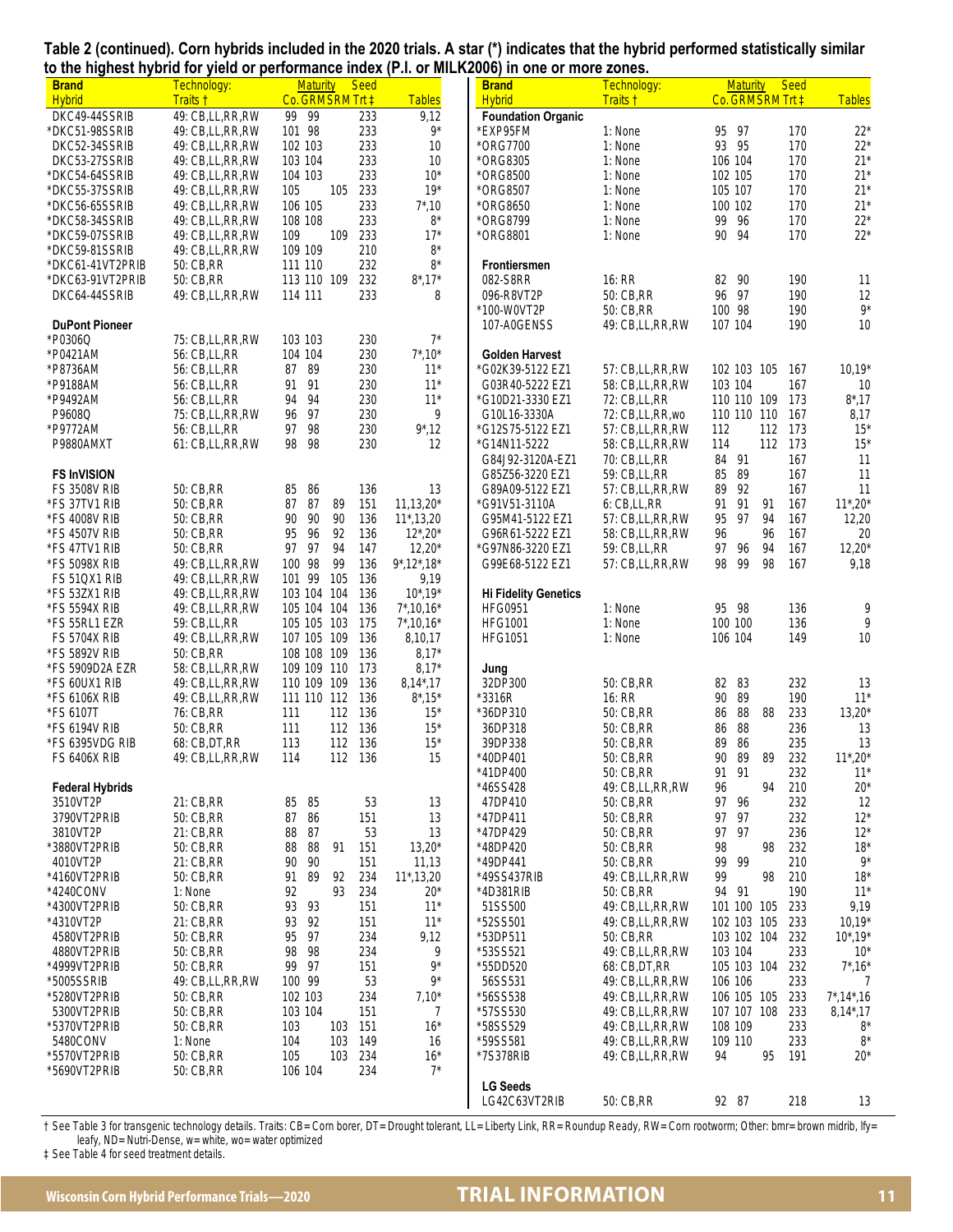|  |  |                                                                                               | Table 2 (continued). Corn hybrids included in the 2020 trials. A star (*) indicates that the hybrid performed statistically similar |
|--|--|-----------------------------------------------------------------------------------------------|-------------------------------------------------------------------------------------------------------------------------------------|
|  |  | to the highest hybrid for yield or performance index (P.I. or MILK2006) in one or more zones. |                                                                                                                                     |

| . <sub></sub><br><b>Brand</b>           | $\ddot{\phantom{0}}$<br>Technology: | <b>Maturity</b>            | <br><b>Seed</b> |                            | <b>Brand</b>                 | Technology:                           | <b>Maturity</b>    |            | <b>Seed</b> |                                              |
|-----------------------------------------|-------------------------------------|----------------------------|-----------------|----------------------------|------------------------------|---------------------------------------|--------------------|------------|-------------|----------------------------------------------|
| <b>Hybrid</b>                           | Traits †                            | Co. GRMSRM Trt ‡           |                 | <b>Tables</b>              | <b>Hybrid</b>                | Traits t                              | Co. GRMSRM Trt ‡   |            |             | <b>Tables</b>                                |
| *LG44C27VT2RIB                          | 50: CB, RR<br>21: CB, RR            | 94<br>92<br>94<br>97 97    | 218<br>218      | $11,20*$<br>9*             | *MC5790<br>*MCT5851          | 1: None<br>16: RR                     | 107                | 108<br>107 | 175<br>175  | $14^*$ , $17^*$ , $19^*$                     |
| *LG47C77VT2PRO<br>LG51C48VT2RIB         | 50: CB, RR                          | 101 99                     | 218             | 9                          | *MCT6552-3110                | 6: CB,LL,RR                           | 108<br>115         | 109        | 175         | $14^*$ , 17 $^*$ , 19<br>$15^*$ , 17, 19 $*$ |
| LG5375VT2RIB                            | 50: CB, RR                          | 85<br>87                   | 218             | 13                         |                              |                                       |                    |            |             |                                              |
| LG5465VT2RIB                            | 50: CB, RR                          | 97<br>- 97                 | 218             | 12                         | Mycogen                      |                                       |                    |            |             |                                              |
| *LG54C04                                | 1: None                             | 104 103                    | 218             | $10*$                      | BMR10B27RA                   | 54: CB, LL, RR, RW, bmr 110           |                    | 111        | 149         | 14,17                                        |
| *LG5505VT2RIB                           | 50: CB, RR                          | 100 97<br>96               | 218             | $12,18^{\star},20^{\star}$ | `BMR97B37RA                  | 49: CB, LL, RR, RW, bmr 97            |                    | 98         | 178         | $18^*$ , 20                                  |
| *LG57C33STXRIB                          | 49: CB,LL,RR,RW                     | 107<br>107                 | 218             | $17^*$ , 19 $*$            |                              |                                       |                    |            |             |                                              |
| LG57C97VT2PRO                           | 21: CB, RR                          | 107 108                    | 218             | 8                          | <b>NK Brand</b>              |                                       |                    |            |             |                                              |
| *LG59C66VT2RIB                          | 50: CB, RR                          | 109<br>108                 | 218             | $14^*$ , $17^*$            | NK0243-5122                  | 57: CB,LL,RR,RW                       | 102 103            |            | 167         | 7,10                                         |
| LG59C72VT2RIB                           | 50: CB, RR                          | 109 110                    | 218             | 8                          | *NK0440-3122EZ               | 60: CB, LL, RR, RW                    | 104 105 105        |            | 167         | $10, 16, 19*$                                |
| *LG60C47STXRIB                          | 49: CB,LL,RR,RW                     | 110 109 109                | 218             | $8,14*$                    | *NK0472-5222                 | 58: CB, LL, RR, RW                    | 104 104            |            | 167         | $7^*$ , 10                                   |
| *LG62C35VT2RIB                          | 50: CB, RR                          | 112<br>112                 | 218             | $15*$                      | *NK0624-5222                 | 58: CB,LL,RR,RW                       | 106 104 104        |            | 167         | $7^*$ , 16 $*$ , 19 $*$                      |
|                                         |                                     |                            |                 |                            | *NK1026-3330                 | 72: CB, LL, RR                        | 110 109 108        |            | 173         | $8^*$ , 14 $*$ , 17                          |
| Latham                                  |                                     |                            |                 |                            | *NK1082-5222A                | 58: CB,LL,RR,RW,wo 110 110 108        |                    |            | 173         | $8,14*$                                      |
| *EX6355GT                               | 16: RR                              | 112<br>113                 | 151             | $15*$                      | NK1188-5122                  | 57: CB, LL, RR, RW                    | 111 111 110        |            | 173         | 8,17                                         |
| LH3695VT2PRO                            | 21: CB, RR                          | 86<br>89<br>86             | 151             | 13,20                      | *NK1205-3120                 | 70: CB, LL, RR                        | 112                | 112 173    |             | $15*$                                        |
| *LH3937VT2PRO                           | 21: CB, RR                          | 89<br>91<br>94             | 151             | $13*$                      | *NK1239-5122                 | 57: CB,LL,RR,RW                       | 112                | 111        | 173         | $15^*$ , 17                                  |
| LH4242VT2PRO<br>*LH4375VT2PRO           | 21: CB, RR<br>21: CB, RR            | 92<br>91<br>93<br>90       | 151<br>151      | 13,20<br>$11*$             | *NK1460-5222<br>*NK8519-5222 | 58: CB,LL,RR,RW<br>58: CB, LL, RR, RW | 114<br>85          | 112<br>93  | 173<br>167  | $15*$<br>$20*$                               |
| LH4669SS                                | 23: CB,LL,RR,RW                     | 96<br>98                   | 136             | 12                         | NK8618-3120A                 | 70: CB,LL,RR,wo                       | 86<br>89           |            | 167         | 13                                           |
| *LH4937VT2PRO                           | 21: CB, RR                          | 99<br>97                   | 151             | $12*$                      | NK8920-5122                  | 57: CB,LL,RR,RW                       | 89<br>90           |            | 167         | 11,13                                        |
| <b>LH4989SS</b>                         | 23: CB,LL,RR,RW                     | 109<br>105                 | 136             | 19                         | *NK9175-3110A                | 6: CB,LL,RR,wo                        | 91<br>90           | 90         | 167         | $11^{\ast}, 13, 20^{\ast}$                   |
| *LH5047VT2PRO                           | 21: CB, RR                          | 100 98                     | 151             | $9*$                       | NK9227-5222A                 | 58: CB,LL,RR,RW,wo                    | 92 92              | 96         | 167         | 11,13,20                                     |
| *LH5245VT2PRO                           | 21: CB, RR                          | 102 100<br>105             |                 | 151 10,12,16,19*           | NK9535-3220                  | 59: CB, LL, RR                        | 95<br>91           |            | 167         | 13                                           |
| LH5377VT2PRO                            | 21: CB, RR                          | 103 104                    | 151             | 10                         | *NK9653-5222                 | 58: CB, LL, RR, RW                    | 97<br>96           | 96         | 167         | $9^*$ , 12, 18, 20                           |
| *LH5487VT2PRO                           | 21: CB, RR                          | 104 103                    | 151             | $10*$                      | *NK9930-5122                 | 57: CB,LL,RR,RW                       | 99<br>99           | 95         | 167         | $9,12,18$ <sup>*</sup>                       |
| LH5517VT2PRO                            | 21: CB, RR                          | 105 104                    | 151             | 10                         | *NK9991-5122                 | 57: CB, LL, RR, RW                    | 99 98              | 101        |             | 1679*,12,16*,18*                             |
| LH5589SS                                | 23: CB,LL,RR,RW                     | 105<br>104                 | 136             | 16                         | *NX10701-5122                | 57: CB, LL, RR, RW                    | 107                | 107        |             | 167 14*, 17*, 19*                            |
| *LH5742RR                               | 16: RR                              | 107 104 107                | 151             | $10^*$ , $17^*$ , $19^*$   | *NX11003-5122                | 57: CB,LL,RR,RW                       | 110                | 110        | 173         | $17*$                                        |
| *LH5965VT2PRO                           | 21: CB, RR                          | 109<br>109                 | 151             | $17*$                      | *NX11406-5222                | 58: CB,LL,RR,RW                       | 114                | 112 173    |             | $15*$                                        |
| *LH6285VT2PRO                           | 21: CB, RR                          | 112<br>112                 | 151             | $15*$                      |                              |                                       |                    |            |             |                                              |
| LH6529SS                                | 23: CB,LL,RR,RW                     | 115<br>112                 | 136             | 15                         | <b>O'Brien Hybrids</b>       |                                       |                    |            |             |                                              |
|                                         |                                     |                            |                 |                            | OB1103<br>*OB1109            | 1: None<br>1: None                    | 103 102<br>110 110 |            | 175<br>175  | 12<br>$8*$                                   |
| <b>Legacy Seeds</b><br>LC-3017VT2P(RIB) | 50: CB, RR                          | 90<br>90                   | 151             | 13                         | OB1177                       | 1: None                               | 107 107 110        |            | 175         | 10,17                                        |
| LC-3048VT2P(RIB)                        | 50: CB, RR                          | 89<br>90                   | 151             | 13                         | *OB1185                      | 1: None                               | 108                | 108        | 175         | $14*$                                        |
| LC-3517VT2P(RIB)                        | 50: CB, RR                          | 95<br>97                   | 151             | 12                         | *OB1188                      | 1: None                               | 108 111            |            | 175         | $8*$                                         |
| *LC-3537-5222                           | 58: CB,LL,RR,RW                     | 95<br>95                   | 149             | $20*$                      |                              |                                       |                    |            |             |                                              |
| *LC-3718DGVT2P                          | 67: CB, DT, RR                      | 98<br>98<br>100            | 151             | $9^*$ , 12 $^*$ , 18       | Organic                      |                                       |                    |            |             |                                              |
| *LC-4248SSX                             | 23: CB,LL,RR,RW                     | 100 98                     | 174             | 9*                         | * UW Check G                 | 1: None                               | 96<br>95           |            | 3           | $22*$                                        |
| *LC-5217VT2P(RIB)                       | 50: CB, RR                          | 103 103 104                | 151             | $10^*$ , $16^*$ , $19^*$   | *UW Check H                  | 1: None                               | 102 103            |            | 3           | $21*$                                        |
| *LC-5319SSX                             | 49: CB,LL,RR,RW                     | 103 104                    | 174             | $7^*$ , 10 <sup>*</sup>    |                              |                                       |                    |            |             |                                              |
| *LC-5438CONV                            | 1: None                             | 104                        | 105 149         | $16,19*$                   | <b>Power Plus</b>            |                                       |                    |            |             |                                              |
| LC-5819SSX                              | 49: CB,LL,RR,RW                     | 106 104                    | 174             | 7                          | 1K18Q                        | 75: CB,LL,RR,RW                       | 100 103            |            | 231         | $7^*$                                        |
| LC-7236-5222                            | 58: CB, LL, RR, RW                  | 112<br>110                 | 149             | 17                         | *1M78AM                      | 56: CB, LL, RR                        | 103 104            |            | 231         | $7^*$                                        |
| LC351-20VT2P                            | 21: CB, RR                          | 85<br>85                   | 151             | 13                         | *3M62AM                      | 56: CB, LL, RR                        | 107 108            |            | 237         | $8^*$                                        |
| *LC413-20-3110<br>*LC431-20SSX          | $6:$ CB, LL, RR<br>23: CB,LL,RR,RW  | 91<br>89<br>91<br>93<br>92 | 149<br>174      | $13,20*$<br>$11*$          | *3V14AM<br>*4F71AM           | 56: CB,LL,RR,wo<br>56: CB, LL, RR     | 106 104<br>109 109 |            | 237<br>231  | $7^*$<br>$8*$                                |
| *LC441-20VT2P                           | 21: CB, RR                          | 94<br>91                   | 151             | $11*$                      |                              |                                       |                    |            |             |                                              |
| *LC484-20SSX                            | 23: CB,LL,RR,RW                     | 98<br>97<br>98             | 174             | $9^*$ , 12, 18*            | <b>Prairie Hybrids</b>       |                                       |                    |            |             |                                              |
| *LC533-20-5222                          | 58: CB,LL,RR,RW                     | 103 104 104                | 149             | $10,19*$                   | * 1231                       | 1: None                               | 100 102            |            | 170         | $22*$                                        |
| *LC535-20GT                             | 2: RR                               | 104<br>105                 | 149             | $16,19*$                   | $*2741$                      | 1: None                               | 102 99             |            | 170         | $22*$                                        |
| LC551-20SSX                             | 23: CB,LL,RR,RW                     | 105 104 105                | - 174           | 7,16                       | $*4211$                      | 1: None                               | 106 106            |            | 170         | $21*$                                        |
| LC634-20SSX                             | 49: CB,LL,RR,RW                     | 113                        | 110 174         | 17                         | $*4718$                      | 1: None                               | 106                | 104        | 128         | $16^*$ , 19 $*$                              |
|                                         |                                     |                            |                 |                            | *4850                        | 1: None                               | 107                | 107        | 128         | $17,19*$                                     |
| <b>Legend Seeds</b>                     |                                     |                            |                 |                            | *5200                        | 1: None                               | 108                | 107        | - 128       | $17,19*$                                     |
| *40J9192 VIP3110A                       | 6: CB,LL,RR                         | 92 93                      | 164             | $9^*$ ,11*                 | *5787                        | 1: None                               | 108                | 107        | 128         | $17^*$ , 19 $*$                              |
| JSC47J9185 VIP3110                      | 6: CB,LL,RR                         | 85<br>89                   | 164             | 11                         | $*6590$                      | 1: None                               | 111                | 111        | 97          | $15^*$ , 17                                  |
| LR 9004 DC5122EZREF 57: CB,LL,RR,RW     |                                     | 104 106                    | 164             | 7                          | *8290                        | 1: None                               | 114                | 112 128    |             | $15*$                                        |
| LR 9100 Powercore                       | 71: CB, LL, RR                      | 100 98                     | 164             | 9                          |                              |                                       |                    |            |             |                                              |
| *LR 9102-VIP3110                        | $6:$ CB, LL, RR                     | 102 103                    | 164             | $7^*$<br>$7^*$             | ProHarvest                   |                                       |                    |            |             |                                              |
| *LR 9106 Powercore<br>LR 9109 VIP3220A  | 71: CB, LL, RR<br>59: CB, LL, RR    | 106 106<br>109 109         | 164<br>164      | 8                          | 2749VT2PRIB<br>*4255RR2      | 50: CB, RR<br>16: RR                  | 87<br>87<br>92 91  |            | 136<br>136  | 13                                           |
| LR 9995 VIP3220EZREF 59: CB,LL,RR       |                                     | 95 98                      | 164             | 9                          | *4340VT2PRIB                 | 50: CB, RR                            | 93 91              |            | 136         | $11^*$ , 13<br>$11^*$ , 13                   |
|                                         |                                     |                            |                 |                            | 4545RR2                      | 16: RR                                | 95 97              |            | 136         | 12                                           |
| <b>Masters Choice</b>                   |                                     |                            |                 |                            | 4630VT2PRIB                  | 50: CB, RR                            | 96 96              |            | 136         | 12                                           |

† See Table 3 for transgenic technology details. Traits: CB= Corn borer, DT= Drought tolerant, LL= Liberty Link, RR= Roundup Ready, RW= Corn rootworm; Other: bmr= brown midrib, lfy= leafy, ND= Nutri-Dense, w= white, wo= water optimized